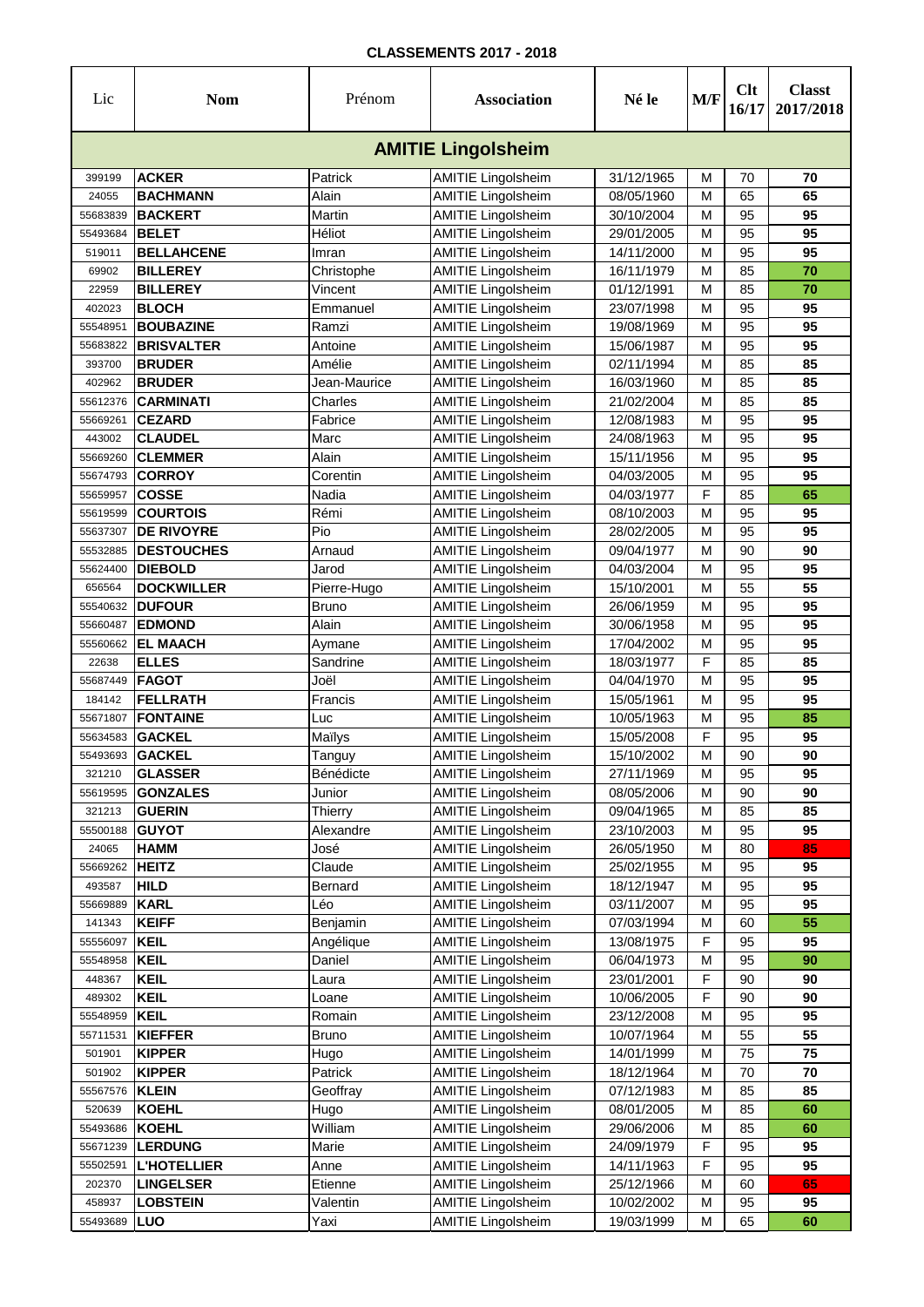| Lic      | <b>Nom</b>             | Prénom        | <b>Association</b>        | Né le      | M/F | Clt<br>16/17 | <b>Classt</b><br>2017/2018 |
|----------|------------------------|---------------|---------------------------|------------|-----|--------------|----------------------------|
| 55496617 | <b>ILUTZ</b>           | Jérémy        | <b>AMITIE</b> Lingolsheim | 26/11/1999 | M   | 90           | 90                         |
| 24073    | <b>MAECHLING</b>       | Nicolas       | <b>AMITIE Lingolsheim</b> | 28/02/1995 | M   | 70           | 70                         |
| 24074    | <b>MAECHLING</b>       | Pascal        | <b>AMITIE Lingolsheim</b> | 01/03/1963 | M   | 70           | 65                         |
| 524406   | <b>MAETZ</b>           | Florian       | <b>AMITIE Lingolsheim</b> | 06/01/1999 | M   | 50           | 45                         |
| 515519   | <b>MASSE</b>           | Adrien        | <b>AMITIE Lingolsheim</b> | 31/07/2002 | M   | 85           | 85                         |
| 55669264 | <b>MERCIEN-FEROL</b>   | <b>Didier</b> | <b>AMITIE Lingolsheim</b> | 04/02/1975 | M   | 95           | 75                         |
| 146740   | <b>MONTIER</b>         | Patrick       | <b>AMITIE Lingolsheim</b> | 02/04/1974 | M   | 60           | 60                         |
| 24162    | <b>MORITZ</b>          | Christine     | <b>AMITIE Lingolsheim</b> | 31/07/1963 | F   | 80           | 80                         |
| 55669265 | <b>NIETO</b>           | Carlos        | <b>AMITIE Lingolsheim</b> | 08/02/1977 | M   | 85           | 80                         |
| 55669267 | <b>NUSS</b>            | Olivier       | <b>AMITIE Lingolsheim</b> | 02/12/1971 | M   | 90           | 85                         |
| 55683811 | <b>PAGLIANO</b>        | Julien        | <b>AMITIE Lingolsheim</b> | 03/11/2008 | M   | 95           | 95                         |
| 24076    | <b>PERESSON</b>        | Victor        | <b>AMITIE Lingolsheim</b> | 30/08/1945 | M   | 80           | 85                         |
| 55636227 | <b>PERRINET</b>        | Alain         | <b>AMITIE Lingolsheim</b> | 12/09/1969 | M   | 95           | 95                         |
| 22985    | <b>PFIFFERLING</b>     | Vincent       | <b>AMITIE Lingolsheim</b> | 04/02/1993 | M   | 60           | 60                         |
| 24551    | <b>PHILIPPI</b>        | Alain         | <b>AMITIE Lingolsheim</b> | 23/07/1951 | M   | 80           | 85                         |
| 55497755 | <b>PIERROT</b>         | Julia         | <b>AMITIE Lingolsheim</b> | 29/09/2003 | F   | 85           | 85                         |
| 24080    | <b>RAMBAUT</b>         | Martine       | <b>AMITIE Lingolsheim</b> | 25/02/1966 | F   | 85           | 90                         |
| 24081    | <b>RAMBAUT</b>         | Thierry       | <b>AMITIE Lingolsheim</b> | 15/05/1965 | M   | 65           | 70                         |
| 24082    | <b>REICHERT</b>        | Alain         | <b>AMITIE Lingolsheim</b> | 05/08/1971 | M   | 65           | 65                         |
| 24083    | <b>REICHERT</b>        | Céline        | <b>AMITIE Lingolsheim</b> | 18/08/1972 | F   | 95           | 95                         |
| 55619601 | <b>REINHARDT</b>       | Jules         | <b>AMITIE Lingolsheim</b> | 14/06/2005 | M   | 95           | 95                         |
| 55671817 | <b>RICHARD</b>         | Samuel        | <b>AMITIE Lingolsheim</b> | 16/06/1981 | M   | 70           | 55                         |
| 503656   | <b>RITTER</b>          | Eric          | <b>AMITIE Lingolsheim</b> | 10/05/1965 | M   | 60           | 55                         |
| 24084    | <b>RUL</b>             | Patrick       | <b>AMITIE Lingolsheim</b> | 13/07/1951 | M   | 75           | 85                         |
| 55719192 | <b>SANGELLE</b>        | Patrice       | <b>AMITIE Lingolsheim</b> | 10/08/1976 | M   | 95           | 95                         |
| 55570735 | <b>SCHAEFER</b>        | Léo           | <b>AMITIE Lingolsheim</b> | 02/07/2003 | M   | 95           | 95                         |
| 24086    | <b>SCHMIDT</b>         | Jean-Luc      | <b>AMITIE Lingolsheim</b> | 12/08/1960 | M   | 75           | 80                         |
| 180822   | <b>SCHNELL</b>         | Jacky         | <b>AMITIE Lingolsheim</b> | 24/06/1953 | M   | 75           | 75                         |
| 55674792 | <b>SIMON</b>           | Arsène        | <b>AMITIE Lingolsheim</b> | 04/09/2008 | M   | 95           | 95                         |
| 55497729 | <b>SOHN</b>            | Martial       | <b>AMITIE Lingolsheim</b> | 20/05/1978 | M   | 85           | 85                         |
| 55640278 | <b>STRIEGEL</b>        | Alain         | <b>AMITIE Lingolsheim</b> | 12/07/1951 | M   | 95           | 95                         |
| 55640279 | <b>STRIEGEL</b>        | Clarisse      | <b>AMITIE Lingolsheim</b> | 06/03/1950 | F   | 95           | 95                         |
| 24090    | <b>TARDIVON</b>        | Alain         | <b>AMITIE Lingolsheim</b> | 18/03/1958 | M   | 80           | 80                         |
| 24091    | <b>TARDIVON</b>        | Emeline       | <b>AMITIE Lingolsheim</b> | 06/04/1993 | F   | 85           | 85                         |
| 55570740 | <b>TEMPEL-SCHUBERT</b> | Guillaume     | <b>AMITIE Lingolsheim</b> | 04/10/2006 | M   | 85           | 85                         |
| 55548954 | <b>VERNET</b>          | Camille       | <b>AMITIE Lingolsheim</b> | 13/08/2007 | F   | 95           | 95                         |
| 515514   | <b>VERNET</b>          | Lukas         | <b>AMITIE Lingolsheim</b> | 08/07/2005 | M   | 85           | 85                         |
| 504482   | <b>WANDRES</b>         | Michael       | <b>AMITIE Lingolsheim</b> | 03/08/1972 | M   | 65           | 60                         |
| 55659953 | <b>WANDRES</b>         | Véronique     | <b>AMITIE Lingolsheim</b> | 04/07/1973 | F   | 95           | 95                         |
| 504486   | <b>WANDRES</b>         | Xavier        | <b>AMITIE Lingolsheim</b> | 10/12/2004 | М   | 90           | 90                         |
| 22994    | <b>WENDLING</b>        | Edith         | <b>AMITIE Lingolsheim</b> | 27/11/1951 | F   | 95           | 95                         |
| 22995    | <b>WENDLING</b>        | Maurice       | <b>AMITIE Lingolsheim</b> | 01/11/1951 | M   | 80           | 80                         |
| 55572983 | <b>ZUSSY</b>           | Diane         | <b>AMITIE Lingolsheim</b> | 20/12/2006 | F   | 95           | 95                         |
|          |                        |               | <b>ASP Gottenhouse</b>    |            |     |              |                            |
| 512967   | <b>BECKERICH</b>       | Pascal        | <b>ASP Gottenhouse</b>    | 11/12/1968 | M   | 60           | 60                         |
| 55673713 | <b>HAUSS</b>           | Benoît        | <b>ASP Gottenhouse</b>    | 01/12/1969 | M   | 75           | 65                         |
| 26361    | <b>HUSS</b>            | Bernard       | <b>ASP Gottenhouse</b>    | 24/12/1951 | M   | 65           | 70                         |
| 513715   | <b>KAUFFMANN</b>       | Thiébaut      | <b>ASP Gottenhouse</b>    | 09/11/1958 | M   | 70           | 70                         |
| 450636   | <b>MORGENTHALER</b>    | Christian     | <b>ASP Gottenhouse</b>    | 07/06/1964 | M   | 70           | 70                         |
| 26363    | <b>SCHILD</b>          | Jean-Claude   | <b>ASP Gottenhouse</b>    | 30/06/1957 | М   | 75           | 75                         |
| 25436    | <b>SIMON</b>           | Jean-Luc      | <b>ASP Gottenhouse</b>    | 27/02/1957 | М   | 75           | 75                         |
|          |                        |               |                           |            |     |              |                            |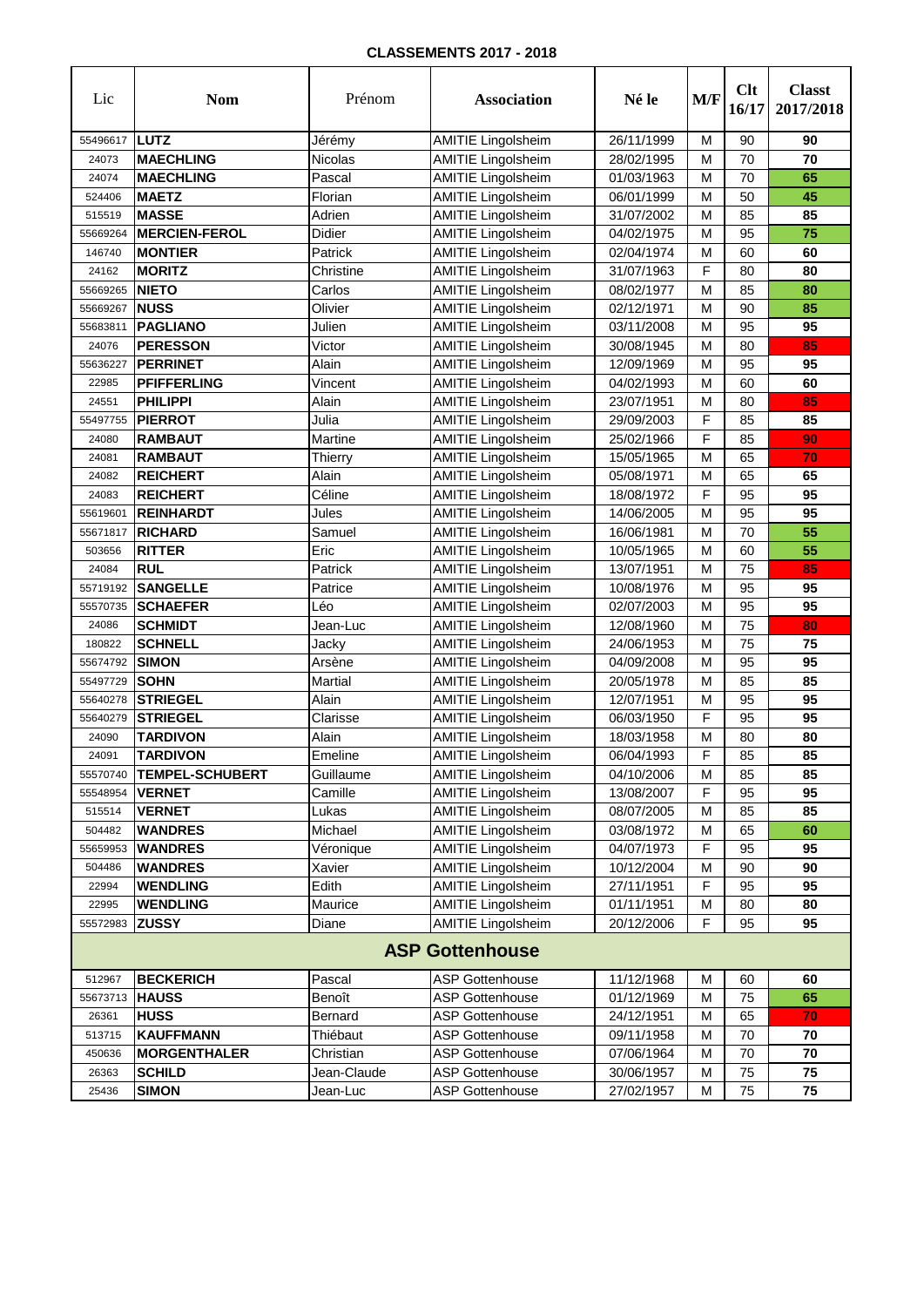| Lic      | <b>Nom</b>              | Prénom         | <b>Association</b>      | Né le      | M/F | Clt<br>16/17 | <b>Classt</b><br>2017/2018 |  |  |  |  |
|----------|-------------------------|----------------|-------------------------|------------|-----|--------------|----------------------------|--|--|--|--|
|          | <b>CLTT Menchhoffen</b> |                |                         |            |     |              |                            |  |  |  |  |
| 55696769 | <b>ABAH</b>             | France         | <b>CLTT Menchhoffen</b> | 07/09/2006 | F   | 95           | 95                         |  |  |  |  |
| 55624290 | <b>ACKERMANN</b>        | Christophe     | <b>CLTT Menchhoffen</b> | 26/11/1963 | M   | 95           | 95                         |  |  |  |  |
| 55624296 | <b>BERNARD</b>          | Daniel         | <b>CLTT Menchhoffen</b> | 18/11/2005 | M   | 95           | 95                         |  |  |  |  |
| 322596   | <b>BERNARD</b>          | Jérôme         | <b>CLTT Menchhoffen</b> | 02/05/1978 | M   | 90           | 90                         |  |  |  |  |
| 505041   | <b>BURGER</b>           | Thierry        | <b>CLTT Menchhoffen</b> | 18/05/1967 | M   | 70           | 70                         |  |  |  |  |
| 409710   | <b>CHRISTMANN</b>       | Nathan         | <b>CLTT Menchhoffen</b> | 10/01/2001 | M   | 90           | 80                         |  |  |  |  |
| 55624293 | <b>CODA</b>             | Yoann          | <b>CLTT Menchhoffen</b> | 19/02/2001 | M   | 95           | 85                         |  |  |  |  |
| 515195   | <b>DECKER</b>           | Nathan         | <b>CLTT Menchhoffen</b> | 19/08/2003 | M   | 90           | 90                         |  |  |  |  |
| 515187   | <b>DENNI</b>            | Florian        | <b>CLTT Menchhoffen</b> | 16/12/2002 | M   | 90           | 90                         |  |  |  |  |
| 505042   | <b>DIEMER</b>           | Georges        | <b>CLTT Menchhoffen</b> | 15/08/1956 | M   | 95           | 95                         |  |  |  |  |
| 55624291 | <b>DUPUY</b>            | Norbert        | CLTT Menchhoffen        | 17/05/1975 | м   | 95           | 95                         |  |  |  |  |
| 26558    | <b>GANDER</b>           | Jean-Luc       | <b>CLTT Menchhoffen</b> | 24/10/1971 | M   | 65           | 65                         |  |  |  |  |
| 26559    | <b>GANDER</b>           | <b>Nicolas</b> | <b>CLTT Menchhoffen</b> | 18/08/1980 | M   | 75           | 75                         |  |  |  |  |
| 26560    | <b>GANDER</b>           | Pascal         | <b>CLTT Menchhoffen</b> | 11/10/1969 | M   | 65           | 65                         |  |  |  |  |
| 55696768 | <b>GRIEBNER</b>         | Wolfgang       | CLTT Menchhoffen        | 14/06/1952 | м   | 95           | 95                         |  |  |  |  |
| 26563    | <b>GSTALTER</b>         | Robert         | <b>CLTT Menchhoffen</b> | 24/01/1964 | M   | 75           | 75                         |  |  |  |  |
| 24138    | <b>HUCKENDUBLER</b>     | Charles        | <b>CLTT Menchhoffen</b> | 03/05/1950 | M   | 85           | 90                         |  |  |  |  |
| 26503    | <b>JACKY</b>            | Daniel         | <b>CLTT Menchhoffen</b> | 28/04/1962 | M   | 70           | 70                         |  |  |  |  |
| 26570    | <b>JACKY</b>            | Pauline        | <b>CLTT Menchhoffen</b> | 22/06/1998 | F   | 90           | 90                         |  |  |  |  |
| 515191   | <b>KALB</b>             | Victor         | CLTT Menchhoffen        | 14/04/2003 | M   | 95           | 95                         |  |  |  |  |
| 55670874 | <b>KIEHL</b>            | Mario          | CLTT Menchhoffen        | 25/07/1970 | M   | 95           | 95                         |  |  |  |  |
| 55624295 | <b>KREMER</b>           | Nicolas        | CLTT Menchhoffen        | 17/08/2003 | M   | 85           | 85                         |  |  |  |  |
| 55696767 | <b>LANDIER</b>          | Jean-Charles   | CLTT Menchhoffen        | 16/02/1959 | М   | 95           | 95                         |  |  |  |  |
| 55670873 | <b>MUCKENSTURM</b>      | Jean-Paul      | CLTT Menchhoffen        | 03/01/1957 | М   | 95           | 95                         |  |  |  |  |
| 55614464 | <b>MULLER</b>           | Jean-Claude    | <b>CLTT Menchhoffen</b> | 25/04/1970 | M   | 95           | 95                         |  |  |  |  |
| 452609   | <b>OSTER</b>            | Alain          | <b>CLTT Menchhoffen</b> | 19/05/1971 | M   | 70           | 65                         |  |  |  |  |
| 452620   | <b>OSTER</b>            | Marco          | CLTT Menchhoffen        | 27/04/2002 | M   | 90           | 90                         |  |  |  |  |
| 55498821 | <b>OSTER</b>            | Tony           | <b>CLTT Menchhoffen</b> | 17/05/2005 | M   | 95           | 95                         |  |  |  |  |
| 409702   | <b>SAEMANN</b>          | Emma           | <b>CLTT Menchhoffen</b> | 14/10/2001 | F   | 90           | 90                         |  |  |  |  |
| 409700   | <b>SAEMANN</b>          | Luc            | CLTT Menchhoffen        | 21/09/1968 | M   | 90           | 90                         |  |  |  |  |
| 55476423 | <b>SIREN</b>            | Muhammed Sami  | <b>CLTT Menchhoffen</b> | 20/01/2003 | M   | 95           | 95                         |  |  |  |  |
| 26576    | <b>SPAEDIG</b>          | Didier         | <b>CLTT Menchhoffen</b> | 05/02/1970 | M   | 60           | 60                         |  |  |  |  |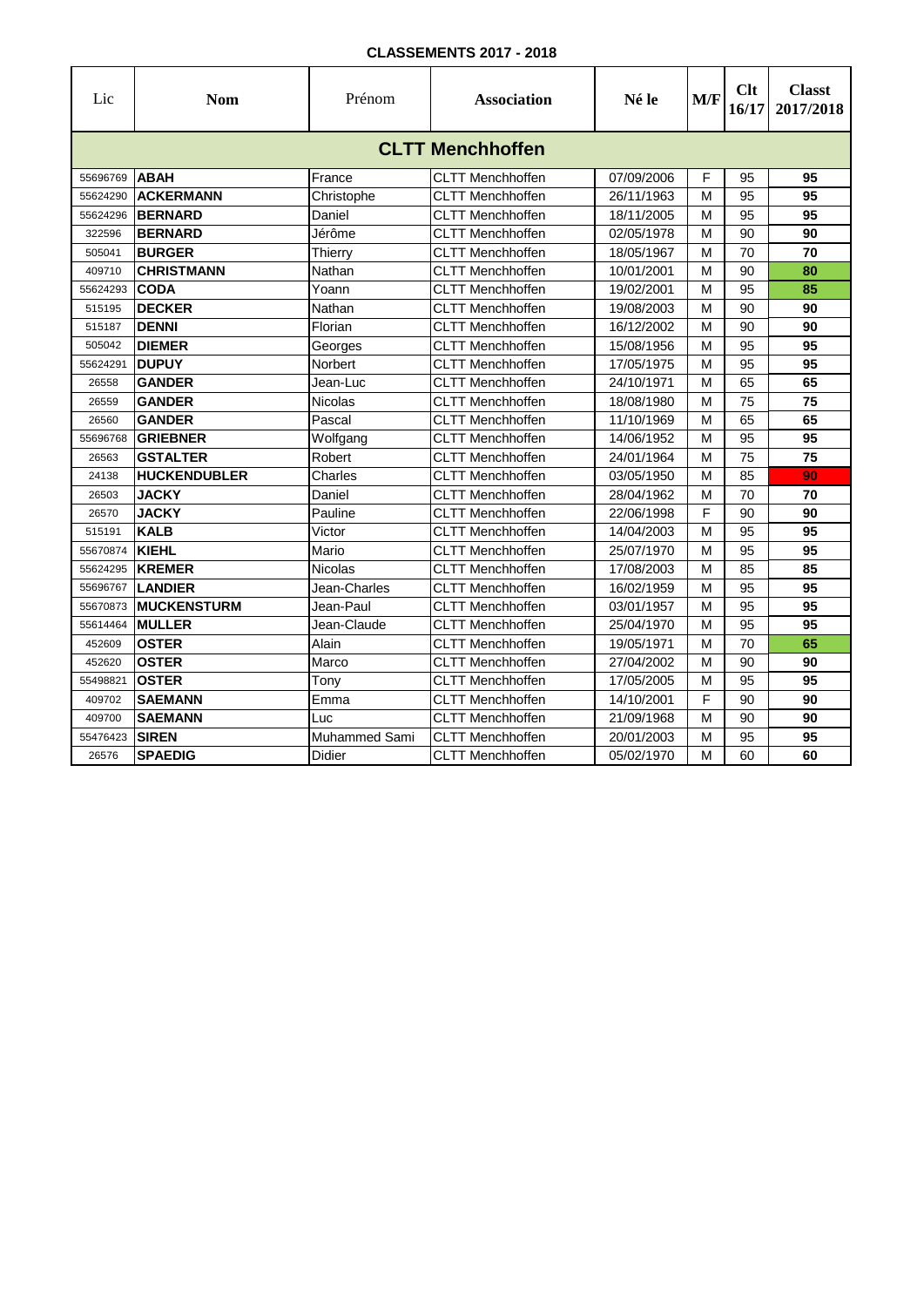| Lic                  | <b>Nom</b>                     | Prénom         | <b>Association</b>                           | Né le                    | M/F    | Clt<br>16/17 | <b>Classt</b><br>2017/2018 |
|----------------------|--------------------------------|----------------|----------------------------------------------|--------------------------|--------|--------------|----------------------------|
|                      |                                |                | <b>CP Zutzendorf</b>                         |                          |        |              |                            |
| 448971               | <b>ARBOGAST</b>                | Charline       | CP Zutzendorf                                | 13/05/2001               | F      | 95           | 95                         |
| 55516413             | <b>ARNOUX</b>                  | Viane          | <b>CP Zutzendorf</b>                         | 04/06/2004               | F      | 95           | 95                         |
| 24123                | <b>BASTIAN</b>                 | Raymond        | <b>CP Zutzendorf</b>                         | 25/05/1962               | М      | 80           | 80                         |
| 55630032             | <b>BERNHARDT</b>               | Louise         | <b>CP Zutzendorf</b>                         | 12/07/2005               | F      | 95           | 95                         |
| 24125                | <b>BOESINGER</b>               | Chris          | <b>CP Zutzendorf</b>                         | 12/06/1995               | М      | 40           | 40                         |
| 22621                | <b>BOESINGER</b>               | Claude         | <b>CP Zutzendorf</b>                         | 28/12/1963               | М      | 65           | 65                         |
| 281322               | <b>BOESINGER</b>               | Jessie         | <b>CP Zutzendorf</b>                         | 22/12/1999               | F      | 75           | 70                         |
| 24126                | <b>BOESINGER</b>               | Laura          | CP Zutzendorf                                | 14/09/1992               | F      | 95           | 95                         |
| 331705               | <b>BOESINGER</b>               | Marion         | <b>CP Zutzendorf</b>                         | 17/01/2002               | F      | 65           | 65                         |
| 24127                | <b>BOESINGER</b>               | Myriam         | <b>CP Zutzendorf</b>                         | 15/07/1995               | F      | 65           | 65                         |
| 55637282             | <b>BRANDT</b>                  | Loanne         | <b>CP Zutzendorf</b>                         | 18/12/2005               | F      | 95           | 95                         |
| 396678               | <b>BURGY</b>                   | Jonathan       | <b>CP Zutzendorf</b>                         | 09/07/1997               | М      | 90           | 90                         |
| 331709               | <b>DERSE</b>                   | Kelly          | <b>CP Zutzendorf</b>                         | 05/11/2000               | F      | 80           | 75                         |
| 516677               | <b>DERSE</b>                   | William        | <b>CP Zutzendorf</b>                         | 14/08/2003               | М      | 90           | 90                         |
| 55562002             | <b>DORN</b>                    | Eléna          | <b>CP Zutzendorf</b>                         | 30/01/2008               | F      | 85           | 85                         |
| 24131                | <b>DORN</b>                    | Eric           | CP Zutzendorf                                | 26/05/1978               | М      | 55           | 55                         |
| 516675               | <b>DORN</b>                    | Mélissa        | <b>CP Zutzendorf</b>                         | 20/08/2005               | F      | 80           | 80                         |
| 58568                | <b>FERTIG</b>                  | Angélique      | <b>CP Zutzendorf</b>                         | 16/12/1975               | F      | 85           | 85                         |
| 180476               | <b>FERTIG</b>                  | Jonathan       | <b>CP Zutzendorf</b>                         | 06/09/1983               | М      | 95           | 95                         |
| 440430               | <b>FINCK</b>                   | Eléna          | <b>CP Zutzendorf</b>                         | 22/03/1997               | F      | 90           | 90                         |
| 440425               | <b>FOELS</b>                   | Christophe     | <b>CP Zutzendorf</b>                         | 25/03/1972               | М      | 35           | 35                         |
| 404135               | <b>FOELS</b>                   | Hélène         | <b>CP Zutzendorf</b>                         | 06/05/1999               | F      | 35           | 35                         |
| 516680               | <b>GERLING</b><br><b>GEYER</b> | Quentin        | <b>CP Zutzendorf</b>                         | 08/01/1999               | М      | 95           | 95<br>90                   |
| 55630031<br>55562004 | <b>GONZALEZ</b>                | Nathan<br>Yaël | <b>CP Zutzendorf</b><br><b>CP Zutzendorf</b> | 26/11/2004<br>13/05/2004 | М<br>М | 95<br>90     | 90                         |
| 55562007             | <b>KLEIN</b>                   | Aurélien       | <b>CP Zutzendorf</b>                         | 09/06/2006               | М      | 95           | 95                         |
| 396679               | <b>KLEIN</b>                   | Morgane        | <b>CP Zutzendorf</b>                         | 16/11/1999               | F      | 90           | 90                         |
| 171893               | <b>LANGOWSKI</b>               | Romain         | <b>CP Zutzendorf</b>                         | 23/12/1979               | М      | 85           | 85                         |
| 55556542             | <b>LAUGEL</b>                  | Sébastien      | <b>CP Zutzendorf</b>                         | 31/01/1973               | М      | 70           | 75                         |
| 396682               | <b>LEBOLD</b>                  | Clément        | <b>CP Zutzendorf</b>                         | 11/08/2001               | М      | 65           | 65                         |
| 55582273             | <b>LEININGER</b>               | Jean-Marc      | <b>CP Zutzendorf</b>                         | 04/04/1968               | М      | 95           | 95                         |
| 404136               | <b>LEININGER</b>               | Maxime         | <b>CP Zutzendorf</b>                         | 16/11/1999               | М      | 85           | 85                         |
|                      | 55535152 LEMOINE               | Georges        | CP Zutzendorf                                | 16/08/1974               | м      | 90           | 90                         |
| 55503789 MALET       |                                | Michel-Marc    | <b>CP Zutzendorf</b>                         | 27/02/1964               | М      | 70           | 70                         |
|                      | 55503783 MONNIER               | Agnès          | <b>CP Zutzendorf</b>                         | 29/07/1974               | F      | 90           | 90                         |
| 55503763             | <b>MONNIER</b>                 | <b>Bruno</b>   | <b>CP Zutzendorf</b>                         | 31/10/2005               | M      | 90           | 90                         |
| 24141                | <b>MONNIER</b>                 | Jean-Paul      | CP Zutzendorf                                | 13/10/1968               | М      | 65           | 65                         |
| 331714               | <b>MONNIER</b>                 | Ludovic        | CP Zutzendorf                                | 18/04/2001               | М      | 60           | 50                         |
| 55699136             | <b>MULLER</b>                  | Maël           | <b>CP Zutzendorf</b>                         | 03/08/2009               | М      | 95           | 95                         |
| 504004               | <b>PALLOT</b>                  | Eric           | CP Zutzendorf                                | 22/04/1958               | М      | 70           | 70                         |
| 55562012             | <b>ROESS</b>                   | David          | CP Zutzendorf                                | 04/12/1976               | М      | 95           | 95                         |
| 55670684             | <b>SCHINI</b>                  | Charline       | CP Zutzendorf                                | 20/10/1995               | F      | 95           | 95                         |
| 44942                | <b>SCHINI</b>                  | Eléonore       | CP Zutzendorf                                | 10/08/1998               | F      | 85           | 85                         |
| 55556540             | <b>SCHINI</b>                  | Patrick        | CP Zutzendorf                                | 11/02/1959               | M      | 65           | 65                         |
| 24144                | <b>SCHINI</b>                  | Paul           | <b>CP Zutzendorf</b>                         | 27/04/1954               | м      | 75           | 70                         |
| 24153                | <b>ZIEGLER</b>                 | Jean-Marie     | CP Zutzendorf                                | 25/08/1964               | м      | 60           | 60                         |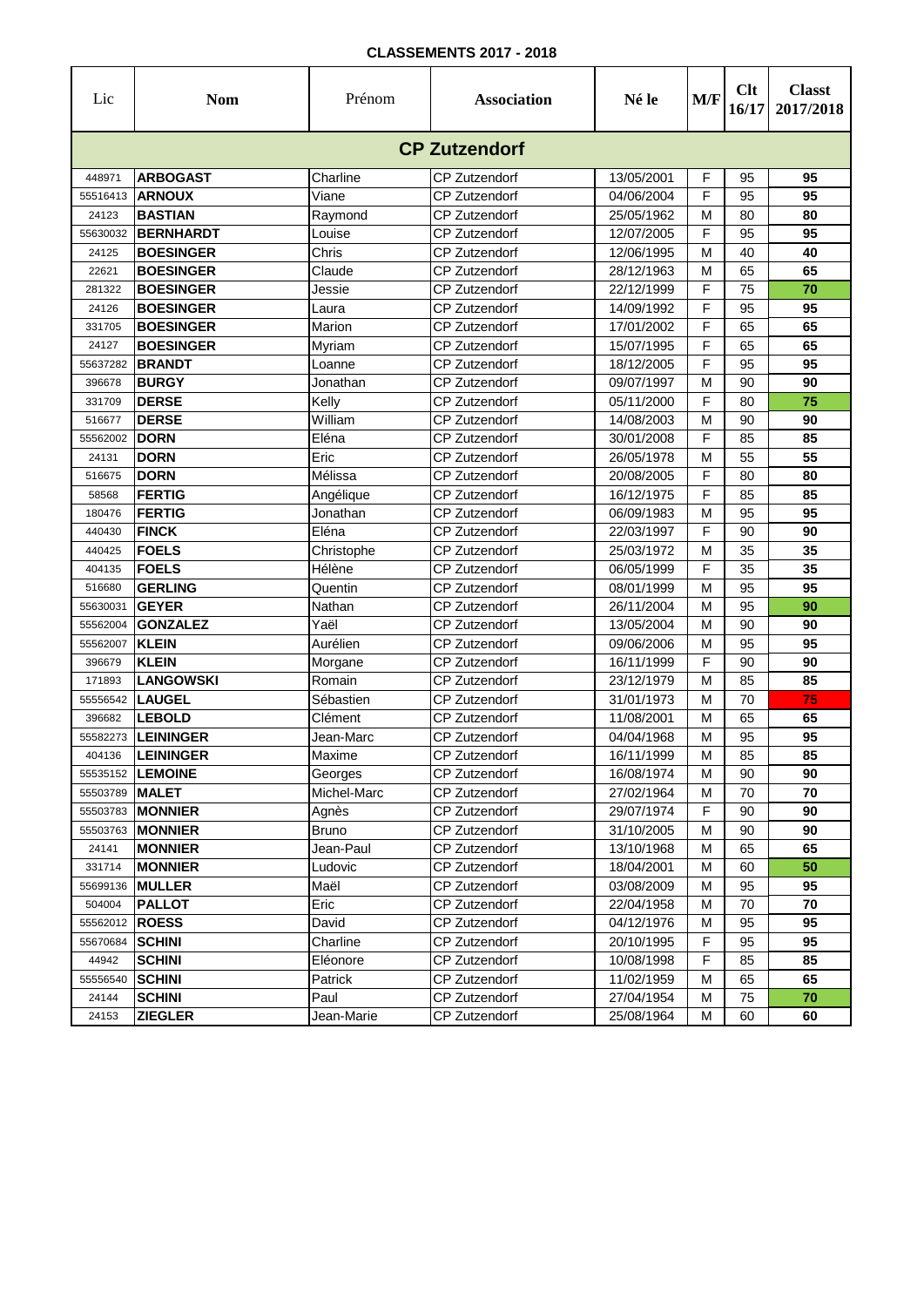| Lic              | <b>Nom</b>                    | Prénom          | <b>Association</b>                         | Né le                    | M/F    | Clt<br>16/17 | <b>Classt</b><br>2017/2018 |
|------------------|-------------------------------|-----------------|--------------------------------------------|--------------------------|--------|--------------|----------------------------|
|                  |                               |                 | <b>CS Tricolore Saverne</b>                |                          |        |              |                            |
|                  | 55628037 DUPONT               | Agnès           | CS Tricolore Saverne                       | 14/11/2008               | F      | 95           | 95                         |
| 55537906         | <b>DUPONT</b>                 | Armand          | CS Tricolore Saverne                       | 21/01/2002               | M      | 90           | 90                         |
| 55716474         | <b>EHRHARD</b>                | Johen           | <b>CS Tricolore Saverne</b>                | 23/08/2006               | M      | 95           | 95                         |
| 30740            | <b>EICHERT</b>                | Florian         | CS Tricolore Saverne                       | 07/12/1992               | M      | 90           | 90                         |
| 55559287         | <b>GUILLAUMONT</b>            | Etienne         | CS Tricolore Saverne                       | 09/08/1966               | M      | 85           | 85                         |
| 55673621         | <b>IHOJNACKI</b>              | Lucas           | CS Tricolore Saverne                       | 11/12/2001               | M      | 95           | 95                         |
| 55573725         | <b>IDERNE</b>                 | Nathan          | <b>CS Tricolore Saverne</b>                | 18/07/2002               | M      | 95           | 95                         |
| 55673617         | <b>IDERNE</b>                 | Timothée        | <b>CS Tricolore Saverne</b>                | 01/01/2007               | M      | 95           | 95                         |
| 30744            | <b>KRAEMER</b>                | Jean-Marc       | <b>CS Tricolore Saverne</b>                | 01/10/1953               | M      | 65           | 65                         |
| 55529402         | <b>KRAEMER</b>                | Valentin        | <b>CS Tricolore Saverne</b>                | 18/03/2001               | M      | 95           | 95                         |
| 55673619         | <b>LOR</b>                    | Clément         | <b>CS Tricolore Saverne</b>                | 10/05/2001               | M      | 95           | 95                         |
| 55673611         | <b>MATTERN</b>                | Florian         | <b>CS Tricolore Saverne</b>                | 26/03/1990               | M      | 85           | 85                         |
| 55529405         | <b>MONTACLAIR</b>             | Gauthier        | <b>CS Tricolore Saverne</b>                | 11/10/2000               | M      | 95           | 95                         |
| 380616           | <b>MULLER</b>                 | André           | <b>CS Tricolore Saverne</b>                | 06/07/1963               | M      | 60           | 60                         |
| 55628038         | <b>MULLER</b>                 | Lilia           | <b>CS Tricolore Saverne</b>                | 22/10/2006               | F      | 95           | 95                         |
| 511818           | <b>SCHAEFFER</b>              | Jean-Paul       | <b>CS Tricolore Saverne</b>                | 29/09/1936               | M      | 95           | 95                         |
| 55673623         | <b>TAS</b>                    | Tom             | <b>CS Tricolore Saverne</b>                | 13/07/2001               | M      | 95           | 95                         |
| 328661           | <b>TOUSSAINT</b>              | Gilles          | <b>CS Tricolore Saverne</b>                | 04/07/1947               | M      | 95           | 95                         |
| 55703135         | <b>WARIN</b>                  | Laurent         | <b>CS Tricolore Saverne</b>                | 01/12/1990               | M      | 65           | 65                         |
| 55616775         | <b>WILD</b>                   | Christophe      | <b>CS Tricolore Saverne</b>                | 13/09/1996               | M      | 95           | 95                         |
| 30754            | WILT                          | Eric            | <b>CS Tricolore Saverne</b>                | 29/06/1964               | М      | 70           | 75                         |
|                  |                               |                 | <b>CTT 77 Val de Moder</b>                 |                          |        |              |                            |
| 257004           | <b>ARBOGAST</b>               | Claude          | CTT 77 Val de Moder                        | 24/05/1972               | м      | 85           | 85                         |
| 55614536         | <b>BADER</b>                  | Dominique       | CTT 77 Val de Moder                        | 24/12/1973               | M      | 85           | 70                         |
| 501200           | <b>BONIMEUX</b>               | Yves            | CTT 77 Val de Moder                        | 23/08/1967               | M      | 75           | 75                         |
| 24158            | <b>DA CRUZ</b>                | <b>Bruno</b>    | CTT 77 Val de Moder                        | 10/06/1982               | M      | 75           | 75                         |
| 62324            | <b>FRESCH</b>                 | Florentin       | CTT 77 Val de Moder                        | 19/11/1997               | M      | 55           | 60                         |
| 26317            | <b>GERLING</b>                | Frédéric        | CTT 77 Val de Moder                        | 17/03/1985               | M      | 55           | 55                         |
| 55614537         | <b>MARKIEWICZ</b>             | Paul            | CTT 77 Val de Moder                        | 12/07/1963               | М      | 95           | 80                         |
| 55557158         | <b>NEYNER</b>                 | Sébastien       | CTT 77 Val de Moder                        | 29/02/1976               | M      | 80           | 80                         |
| 22520            | <b>ROESS</b>                  | Olivier         | CTT 77 Val de Moder                        | 26/08/1971               | M      | 65           | 65                         |
| 501198           | <b>SANCHEZ</b>                | Alfred          | CTT 77 Val de Moder                        | 20/01/1973               | М      | 70           | 70                         |
| 257002           | <b>SAVE</b>                   | Alexandre       | CTT 77 Val de Moder                        | 10/10/1997               | M      | 80           | 70<br>65                   |
| 257003<br>175385 | <b>SAVE</b>                   | Guillaume       | CTT 77 Val de Moder                        | 13/04/1999               | M      | 70           |                            |
| 385596           | <b>SPETH</b><br><b>WATHLE</b> | Olivier<br>Loïc | CTT 77 Val de Moder<br>CTT 77 Val de Moder | 25/07/1990<br>03/02/1997 | M<br>М | 60<br>65     | 55<br>65                   |
| 385865           | <b>WATHLE</b>                 | Matthias        | CTT 77 Val de Moder                        | 08/05/1999               | M      | 70           | 70                         |
|                  |                               |                 |                                            |                          |        |              |                            |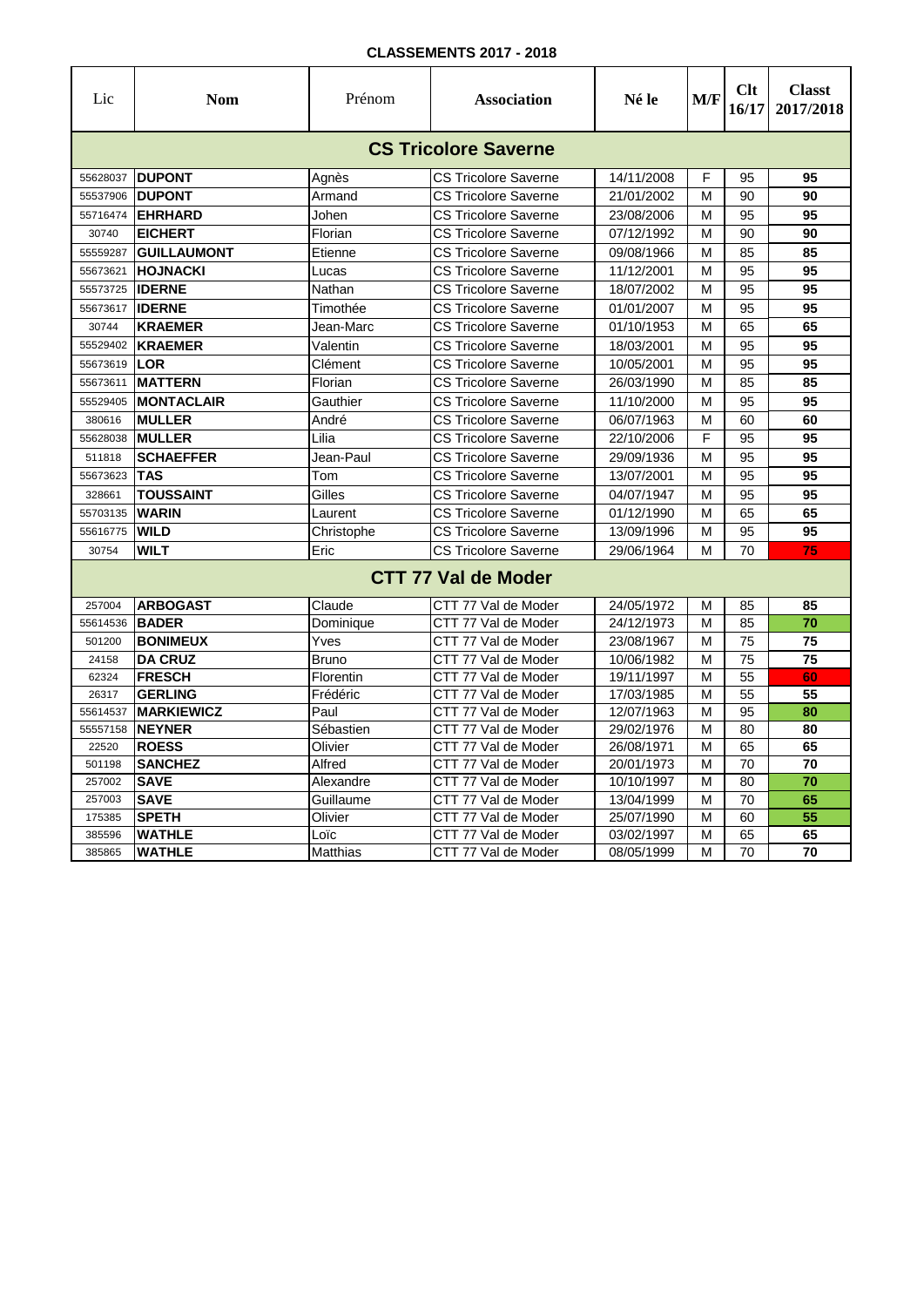| Lic                       | <b>Nom</b>                     | Prénom          | <b>Association</b>                                    | Né le                    | M/F    | Clt<br>16/17 | <b>Classt</b><br>2017/2018 |  |  |  |
|---------------------------|--------------------------------|-----------------|-------------------------------------------------------|--------------------------|--------|--------------|----------------------------|--|--|--|
|                           |                                |                 | <b>HANAU Tennis de table</b>                          |                          |        |              |                            |  |  |  |
| 24170                     | <b>BOOS</b>                    | Jean-Claude     | <b>HANAU Tennis de table</b>                          | 12/12/1946               | М      | 50           | 55                         |  |  |  |
| 55653059                  | <b>FATH</b>                    | Manon           | <b>HANAU Tennis de table</b>                          | 01/12/2003               | F      | 95           | 95                         |  |  |  |
| 55618525                  | <b>GERBER</b>                  | Fabien          | <b>HANAU Tennis de table</b>                          | 30/06/1971               | M      | 75           | 75                         |  |  |  |
| 24173                     | <b>GING</b>                    | Thibaut         | <b>HANAU Tennis de table</b>                          | 23/05/1991               | M      | 60           | 65                         |  |  |  |
| 26562                     | <b>GOEPFERT</b>                | Patrick         | HANAU Tennis de table                                 | 27/09/1958               | M      | 90           | 90                         |  |  |  |
| 60251                     | <b>GUGUMUS</b>                 | Joël            | HANAU Tennis de table                                 | 01/08/1969               | M      | 60           | 60                         |  |  |  |
| 55517552                  | <b>JACOB</b>                   | Marie-Line      | HANAU Tennis de table                                 | 08/08/2004               | F      | 95           | 95                         |  |  |  |
| 55653058                  | <b>JACROT</b><br><b>KLICKI</b> | Gaëtan          | <b>HANAU Tennis de table</b>                          | 24/07/2003               | M<br>M | 95           | 95<br>65                   |  |  |  |
| 321511<br>24179           | <b>KLOPFENSTEIN</b>            | Thierry<br>Marc | <b>HANAU Tennis de table</b><br>HANAU Tennis de table | 10/03/1970<br>28/06/1985 | M      | 70<br>80     | 85                         |  |  |  |
| 55677888                  | <b>MONCHARMONT</b>             | Emma            | HANAU Tennis de table                                 | 05/10/2007               | F      | 95           | 95                         |  |  |  |
| 55653061                  | <b>MONCHARMONT</b>             | Léo             | HANAU Tennis de table                                 | 16/04/2005               | M      | 95           | 95                         |  |  |  |
| 393438                    | <b>PEREIRA</b>                 | Mauricette      | <b>HANAU Tennis de table</b>                          | 14/05/1972               | F      | 95           | 95                         |  |  |  |
| 55658108                  | <b>RUCH</b>                    | Méline          | <b>HANAU Tennis de table</b>                          | 06/07/2005               | F      | 95           | 95                         |  |  |  |
| 55650791                  | <b>SAND</b>                    | Roland          | HANAU Tennis de table                                 | 21/06/1941               | M      | 70           | 70                         |  |  |  |
| 55677886                  | <b>TOUSSAINT</b>               | Thibaud         | HANAU Tennis de table                                 | 14/06/2005               | M      | 95           | 95                         |  |  |  |
| 55677887                  | <b>TOUSSAINT</b>               | Tom             | <b>HANAU Tennis de table</b>                          | 08/10/2008               | M      | 95           | 95                         |  |  |  |
| 28352                     | <b>ZELLHOEFER</b>              | Alfred          | <b>HANAU Tennis de table</b>                          | 25/07/1944               | M      | 85           | 85                         |  |  |  |
| 22557                     | <b>ZELLHOEFER</b>              | Charles         | <b>HANAU Tennis de table</b>                          | 18/11/1950               | М      | 65           | 70                         |  |  |  |
| <b>LIBERTE Dettwiller</b> |                                |                 |                                                       |                          |        |              |                            |  |  |  |
| 55504157                  | <b>ERBS</b>                    | Olivier         | <b>LIBERTE Dettwiller</b>                             | 21/07/1980               | м      | 45           | 45                         |  |  |  |
| 295654                    | <b>FEGER</b>                   | Aurélien        | <b>LIBERTE Dettwiller</b>                             | 21/05/2000               | F      | 85           | 85                         |  |  |  |
| 438692                    | <b>FEGER</b>                   | Christophe      | <b>LIBERTE Dettwiller</b>                             | 13/11/1962               | M      | 85           | 80                         |  |  |  |
| 24408                     | <b>FEGER</b>                   | Daniel          | <b>LIBERTE Dettwiller</b>                             | 05/03/1952               | M      | 65           | 70                         |  |  |  |
| 22608                     | <b>FEGER</b>                   | Laetitia        | <b>LIBERTE Dettwiller</b>                             | 15/10/1981               | F      | 80           | 80                         |  |  |  |
| 295653                    | <b>FEGER</b>                   | Mélissa         | <b>LIBERTE Dettwiller</b>                             | 04/05/1995               | F      | 95           | 95                         |  |  |  |
| 511706                    | <b>HANK</b>                    | Yannick         | <b>LIBERTE Dettwiller</b>                             | 20/02/1976               | F      | 65           | 55                         |  |  |  |
| 55528610                  | <b>LAMPS</b>                   | Théo            | <b>LIBERTE Dettwiller</b>                             | 30/09/1999               | M      | 95           | 95                         |  |  |  |
| 24425                     | <b>LAUER</b>                   | Gaëtan          | LIBERTE Dettwiller                                    | 18/05/1993               | M      | 70           | 70                         |  |  |  |
| 55721591                  | <b>LEFRERE</b>                 | Lucas           | <b>LIBERTE Dettwiller</b>                             | 29/09/2005               | M      | 95           | 95                         |  |  |  |
| 24339                     | <b>LORENTZ</b><br><b>PINTO</b> | Jean-Michel     | <b>LIBERTE Dettwiller</b><br>LIBERTE Dettwiller       | 21/10/1959<br>10/10/2000 | M<br>М | 90<br>45     | 85<br>45                   |  |  |  |
| 128789<br>24430           | <b>REHM</b>                    | Lucas<br>René   | LIBERTE Dettwiller                                    | 25/02/1955               | M      | 60           | 60                         |  |  |  |
|                           | 55634973 RICHARD               | Quentin         | <b>LIBERTE Dettwiller</b>                             | 27/01/2007               | M      | 95           | 95                         |  |  |  |
| 55488205                  | <b>RICHERT</b>                 | Thomas          | <b>LIBERTE Dettwiller</b>                             | 19/09/1985               | M      | 60           | 60                         |  |  |  |
| 24433                     | <b>SCHAEFFER</b>               | Daniel          | <b>LIBERTE Dettwiller</b>                             | 24/05/1962               | M      | 95           | 85                         |  |  |  |
| 55577120                  | <b>SCHOTT</b>                  | Kilyan          | <b>LIBERTE Dettwiller</b>                             | 24/11/2009               | M      | 95           | 95                         |  |  |  |
| 55595198                  | <b>SCHWEITZER</b>              | Yann            | <b>LIBERTE Dettwiller</b>                             | 05/02/2010               | М      | 95           | 95                         |  |  |  |
| 55613126                  | <b>SIMONIN</b>                 | Bernard         | <b>LIBERTE Dettwiller</b>                             | 12/06/1949               | M      | 65           | 65                         |  |  |  |
| 55704450                  | <b>STEFAN</b>                  | Théo            | <b>LIBERTE Dettwiller</b>                             | 02/08/2003               | M      | 95           | 95                         |  |  |  |
| 516415                    | <b>STOFFEL</b>                 | Corinne         | <b>LIBERTE Dettwiller</b>                             | 26/05/1972               | F      | 75           | 80                         |  |  |  |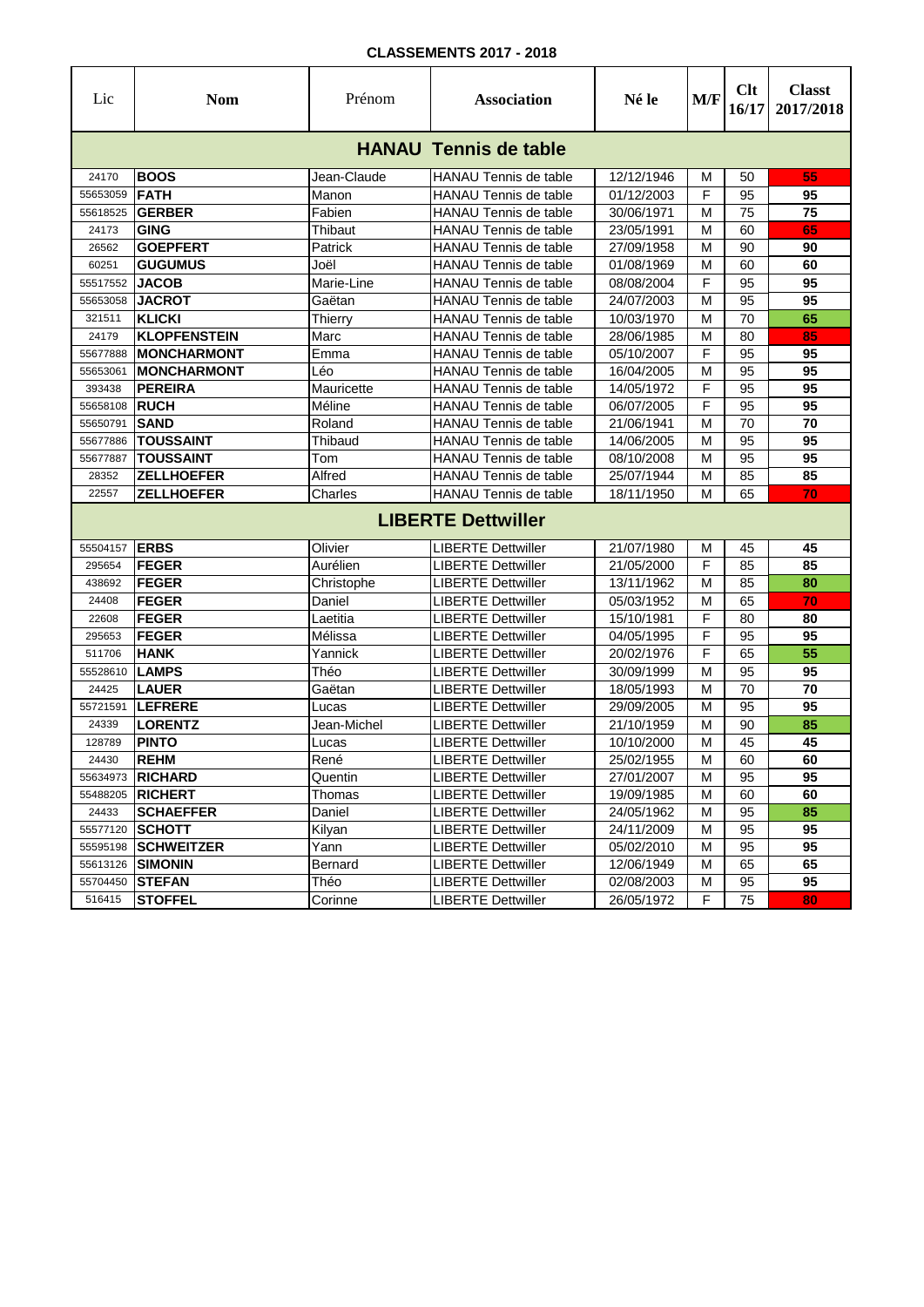| Lic      | <b>Nom</b>         | Prénom      | <b>Association</b>    | Né le      | M/F | Clt<br>16/17    | <b>Classt</b><br>2017/2018 |
|----------|--------------------|-------------|-----------------------|------------|-----|-----------------|----------------------------|
|          |                    |             | <b>MJC Kirrwiller</b> |            |     |                 |                            |
| 75040    | <b>CLAUDE</b>      | Hugo        | <b>MJC Kirrwiller</b> | 12/11/1996 | M   | 80              | 80                         |
| 260979   | <b>DORN</b>        | Mathilde    | <b>MJC Kirrwiller</b> | 17/08/1997 | F   | 70              | 60                         |
| 55644196 | <b>IDUFOUR</b>     | Pierre      | <b>MJC Kirrwiller</b> | 26/03/2005 | M   | 95              | 95                         |
| 55581211 | <b>HAESSIG</b>     | Léandre     | <b>MJC Kirrwiller</b> | 22/11/2002 | M   | 95              | 95                         |
| 55681080 | <b>HAGER</b>       | Emma        | <b>MJC Kirrwiller</b> | 25/03/2009 | F   | 95              | 95                         |
| 55681070 | <b>HAMBACH</b>     | Tom         | <b>MJC Kirrwiller</b> | 18/06/2003 | M   | 95              | 95                         |
| 55692117 | <b>JACKY</b>       | Maeva       | <b>MJC Kirrwiller</b> | 16/08/2008 | F   | 95              | 95                         |
| 55681077 | <b>KLEIN</b>       | Joris       | <b>MJC Kirrwiller</b> | 07/05/2005 | M   | $\overline{95}$ | 95                         |
| 24250    | <b>KRIEGER</b>     | Pierre      | <b>MJC Kirrwiller</b> | 17/08/1988 | M   | 70              | 65                         |
| 55644200 | <b>LECHNER</b>     | Kéo         | <b>MJC Kirrwiller</b> | 23/08/2009 | M   | 95              | 95                         |
| 55618065 | <b>LECHNER</b>     | Laurent     | <b>MJC Kirrwiller</b> | 01/09/1973 | M   | 95              | 90                         |
| 24253    | LEDRU              | Céline      | <b>MJC Kirrwiller</b> | 14/07/1975 | F   | 35              | 35                         |
| 55514474 | LEDRU              | Clara       | <b>MJC Kirrwiller</b> | 05/03/2004 | F   | 95              | 85                         |
| 24161    | <b>LIOUST</b>      | Pascal      | <b>MJC Kirrwiller</b> | 21/12/1961 | M   | $\overline{70}$ | 70                         |
| 55565304 | <b>LUTT</b>        | Marianne    | <b>MJC Kirrwiller</b> | 19/08/1970 | F   | $\overline{95}$ | 90                         |
| 75050    | <b>MEHL</b>        | Fanny       | <b>MJC Kirrwiller</b> | 15/08/1998 | F   | 90              | 90                         |
| 75059    | <b>MEHL</b>        | Florian     | <b>MJC Kirrwiller</b> | 04/09/1995 | M   | 75              | 75                         |
| 55504265 | <b>MEHL</b>        | Jean-Claude | <b>MJC Kirrwiller</b> | 27/07/1963 | M   | 95              | $\overline{95}$            |
| 55644197 | <b>METZGER</b>     | Emy         | <b>MJC Kirrwiller</b> | 29/08/2008 | F   | $\overline{95}$ | 95                         |
| 523554   | <b>METZGER</b>     | Lilou       | <b>MJC Kirrwiller</b> | 16/09/2003 | F   | $\overline{95}$ | 95                         |
| 74989    | <b>PESENTI</b>     | Jordan      | <b>MJC Kirrwiller</b> | 30/06/1995 | M   | 65              | 65                         |
| 55535343 | <b>RAMOS</b>       | Théo        | <b>MJC Kirrwiller</b> | 16/03/2001 | M   | 90              | 90                         |
| 22623    | <b>ROTH</b>        | Alfred      | <b>MJC Kirrwiller</b> | 21/02/1950 | M   | 75              | $\overline{75}$            |
| 55560354 | <b>SAILLEY</b>     | Gabin       | <b>MJC Kirrwiller</b> | 11/05/2002 | M   | 95              | 95                         |
| 452604   | <b>SERGEANT</b>    | David       | <b>MJC Kirrwiller</b> | 10/08/1970 | M   | 85              | 85                         |
| 505051   | <b>SERGEANT</b>    | Gauthier    | <b>MJC Kirrwiller</b> | 23/05/2002 | M   | $\overline{95}$ | $\overline{95}$            |
| 55498813 | <b>SERGEANT</b>    | Margaux     | <b>MJC Kirrwiller</b> | 16/07/2000 | F   | 95              | 95                         |
| 55681066 | <b>STORCK</b>      | Noa         | <b>MJC Kirrwiller</b> | 26/05/2004 | M   | 95              | 95                         |
| 55692107 | <b>TEDONE</b>      | Axel        | <b>MJC Kirrwiller</b> | 29/09/2010 | M   | 95              | $\overline{95}$            |
| 55692108 | <b>TEDONE</b>      | Julia       | <b>MJC Kirrwiller</b> | 23/05/2007 | F   | 95              | $\overline{95}$            |
| 523565   | <b>VIEN</b>        | Clémentine  | <b>MJC Kirrwiller</b> | 29/03/2003 | F   | 95              | 95                         |
| 24262    | <b>WALTER</b>      | Jérémy      | <b>MJC Kirrwiller</b> | 24/03/1987 | M   | 50              | 55                         |
| 55681075 | <b>WEISSBERGER</b> | Noa         | <b>MJC Kirrwiller</b> | 10/05/2006 | M   | 95              | 95                         |
| 278246   | <b>WENDLING</b>    | Aurélien    | <b>MJC Kirrwiller</b> | 08/08/1997 | M   | 70              | 65                         |
| 24265    | <b>WICK</b>        | Emilie      | <b>MJC Kirrwiller</b> | 28/08/1995 | F   | 85              | 85                         |
| 24266    | <b>WICK</b>        | Marion      | <b>MJC Kirrwiller</b> | 15/10/1992 | F   | 70              | 70                         |
| 24267    | <b>WICK</b>        | Thierry     | <b>MJC Kirrwiller</b> | 17/05/1988 | M   | 45              | 45                         |
| 55692105 | <b>ZIEGENHAGEN</b> | Lucas       | <b>MJC Kirrwiller</b> | 14/09/2006 | M   | 95              | 95                         |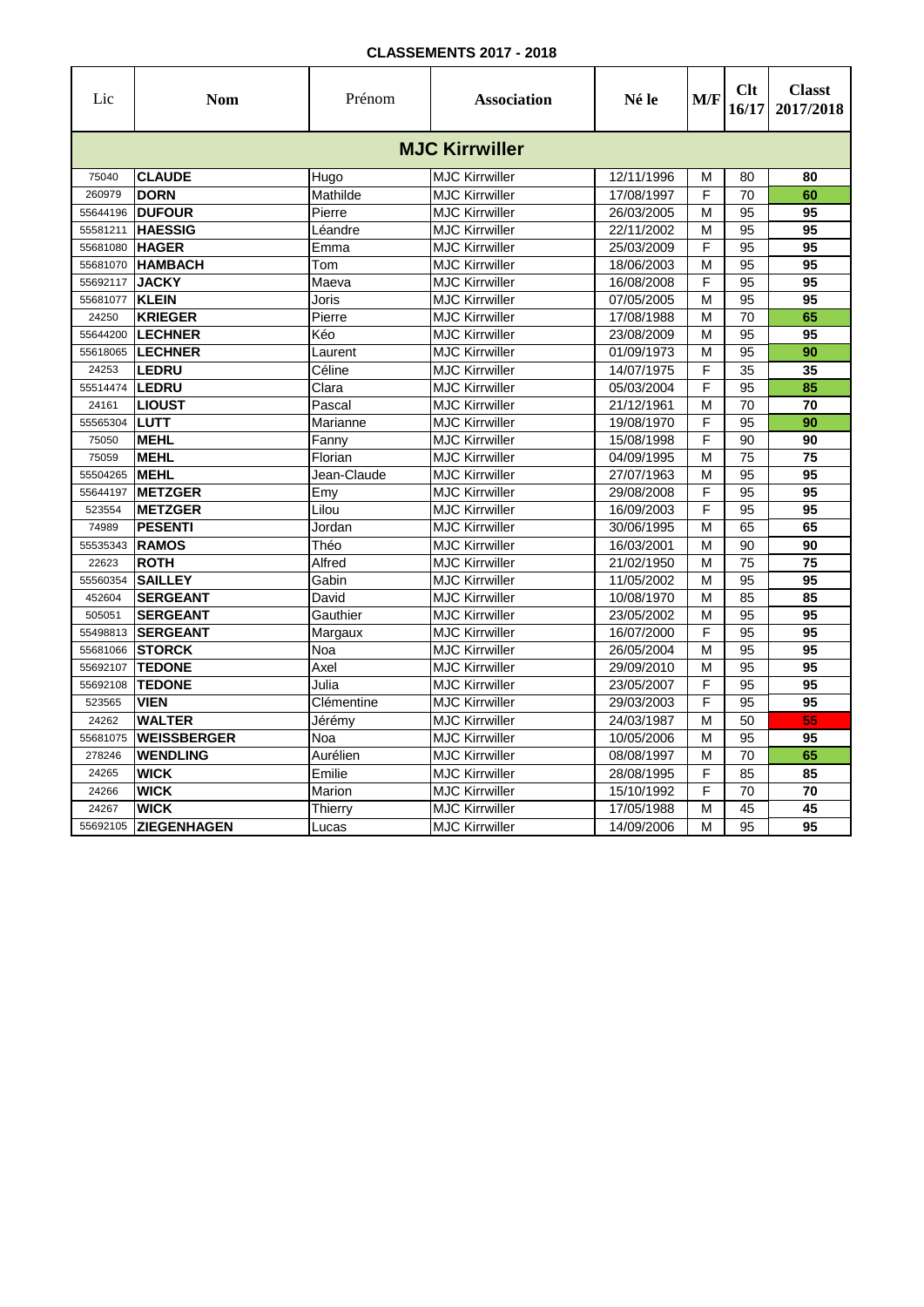| Lic      | <b>Nom</b>                    | Prénom       | <b>Association</b>            | Né le      | M/F | Clt<br>16/17 | <b>Classt</b><br>2017/2018 |  |  |  |  |
|----------|-------------------------------|--------------|-------------------------------|------------|-----|--------------|----------------------------|--|--|--|--|
|          | <b>SOGS Avenir Strasbourg</b> |              |                               |            |     |              |                            |  |  |  |  |
| 510003   | <b>AWAD</b>                   | Gaël         | SOGS Avenir Strasbourg        | 13/06/1997 | М   | 70           | 65                         |  |  |  |  |
| 55700382 | <b>AWAD</b>                   | Ibrahim      | SOGS Avenir Strasbourg        | 02/02/1959 | M   | 95           | 95                         |  |  |  |  |
| 55555501 | <b>BACCOUCHE</b>              | Alexandre    | <b>SOGS Avenir Strasbourg</b> | 26/08/1991 | М   | 10           | 20                         |  |  |  |  |
| 379092   | <b>BECHT</b>                  | Patrick      | <b>SOGS Avenir Strasbourg</b> | 26/04/1978 | М   | 45           | 55                         |  |  |  |  |
| 55505057 | <b>BECK</b>                   | Cédric       | SOGS Avenir Strasbourg        | 19/11/1985 | M   | 40           | 40                         |  |  |  |  |
| 87160    | <b>BELZON</b>                 | Patrick      | <b>SOGS Avenir Strasbourg</b> | 02/02/1960 | M   | 45           | 45                         |  |  |  |  |
| 55674513 | <b>BERGIER</b>                | Jean-Marc    | SOGS Avenir Strasbourg        | 21/07/1969 | М   | 95           | 90                         |  |  |  |  |
| 22960    | <b>BIRGEL</b>                 | Marc         | SOGS Avenir Strasbourg        | 05/06/1976 | М   | 25           | 25                         |  |  |  |  |
| 22961    | <b>BONSET</b>                 | Yannick      | SOGS Avenir Strasbourg        | 31/12/1979 | М   | 35           | 35                         |  |  |  |  |
| 55692097 | <b>CIQUIER</b>                | Etienne      | SOGS Avenir Strasbourg        | 31/07/1994 | м   | 95           | 95                         |  |  |  |  |
| 55692100 | <b>CURPEN</b>                 | Jeyssen      | SOGS Avenir Strasbourg        | 28/05/1996 | м   | 95           | 75                         |  |  |  |  |
| 24797    | <b>ELLES</b>                  | Gilbert      | SOGS Avenir Strasbourg        | 27/05/1955 | М   | 85           | 85                         |  |  |  |  |
| 22968    | <b>HAAR</b>                   | <b>Steve</b> | SOGS Avenir Strasbourg        | 04/02/1982 | М   | 45           | 45                         |  |  |  |  |
| 22969    | <b>HERRMANN</b>               | Jonathan     | <b>SOGS Avenir Strasbourg</b> | 22/02/1990 | м   | 85           | 85                         |  |  |  |  |
| 22971    | <b>HOERNEL</b>                | Etienne      | <b>SOGS Avenir Strasbourg</b> | 24/06/1958 | М   | 65           | 65                         |  |  |  |  |
| 51135    | <b>KOBER</b>                  | Serge        | <b>SOGS Avenir Strasbourg</b> | 08/08/1965 | M   | 45           | 45                         |  |  |  |  |
| 167857   | <b>LACROIX</b>                | Jacques      | <b>SOGS Avenir Strasbourg</b> | 11/07/1950 | М   | 80           | 75                         |  |  |  |  |
| 55687863 | <b>MAECHLING</b>              | Valérie      | SOGS Avenir Strasbourg        | 23/04/1970 | F   | 95           | 95                         |  |  |  |  |
| 501900   | <b>MARQUES</b>                | Paul         | SOGS Avenir Strasbourg        | 17/12/1976 | М   | 70           | 65                         |  |  |  |  |
| 22978    | <b>MATHIA</b>                 | Gilbert      | SOGS Avenir Strasbourg        | 04/09/1952 | М   | 75           | 75                         |  |  |  |  |
| 22979    | <b>MATHIA</b>                 | Jennifer     | SOGS Avenir Strasbourg        | 30/11/1985 | F   | 90           | 90                         |  |  |  |  |
| 55709993 | <b>MESSER</b>                 | Laurent      | SOGS Avenir Strasbourg        | 05/05/1975 | M   | 95           | 95                         |  |  |  |  |
| 22980    | <b>MOSER</b>                  | Gilbert      | SOGS Avenir Strasbourg        | 14/02/1940 | M   | 70           | 70                         |  |  |  |  |
| 22981    | <b>MOSER</b>                  | Vincent      | SOGS Avenir Strasbourg        | 16/12/1976 | M   | 20           | 20                         |  |  |  |  |
| 22986    | <b>PONTIDA</b>                | Christine    | SOGS Avenir Strasbourg        | 07/07/1959 | F   | 80           | 80                         |  |  |  |  |
| 22987    | <b>ROMPEL</b>                 | Christine    | SOGS Avenir Strasbourg        | 10/02/1974 | F   | 95           | 95                         |  |  |  |  |
| 22988    | <b>SCHMITT</b>                | Vincent      | SOGS Avenir Strasbourg        | 29/01/1978 | M   | 35           | 35                         |  |  |  |  |
| 25169    | <b>SCHOETTEL</b>              | Christian    | SOGS Avenir Strasbourg        | 07/12/1961 | М   | 60           | 60                         |  |  |  |  |
| 22552    | <b>VOLTZENLOGEL</b>           | Jean-Pierre  | SOGS Avenir Strasbourg        | 23/11/1945 | M   | 75           | 75                         |  |  |  |  |
| 22992    | <b>VOLTZENLOGEL</b>           | Mireille     | SOGS Avenir Strasbourg        | 03/05/1947 | F   | 95           | 95                         |  |  |  |  |
| 22996    | <b>WERNERT</b>                | Richard      | <b>SOGS Avenir Strasbourg</b> | 04/11/1953 | M   | 60           | 65                         |  |  |  |  |
| 22997    | <b>ZUCCALA</b>                | Jean         | <b>SOGS Avenir Strasbourg</b> | 11/06/1958 | M   | 75           | 75                         |  |  |  |  |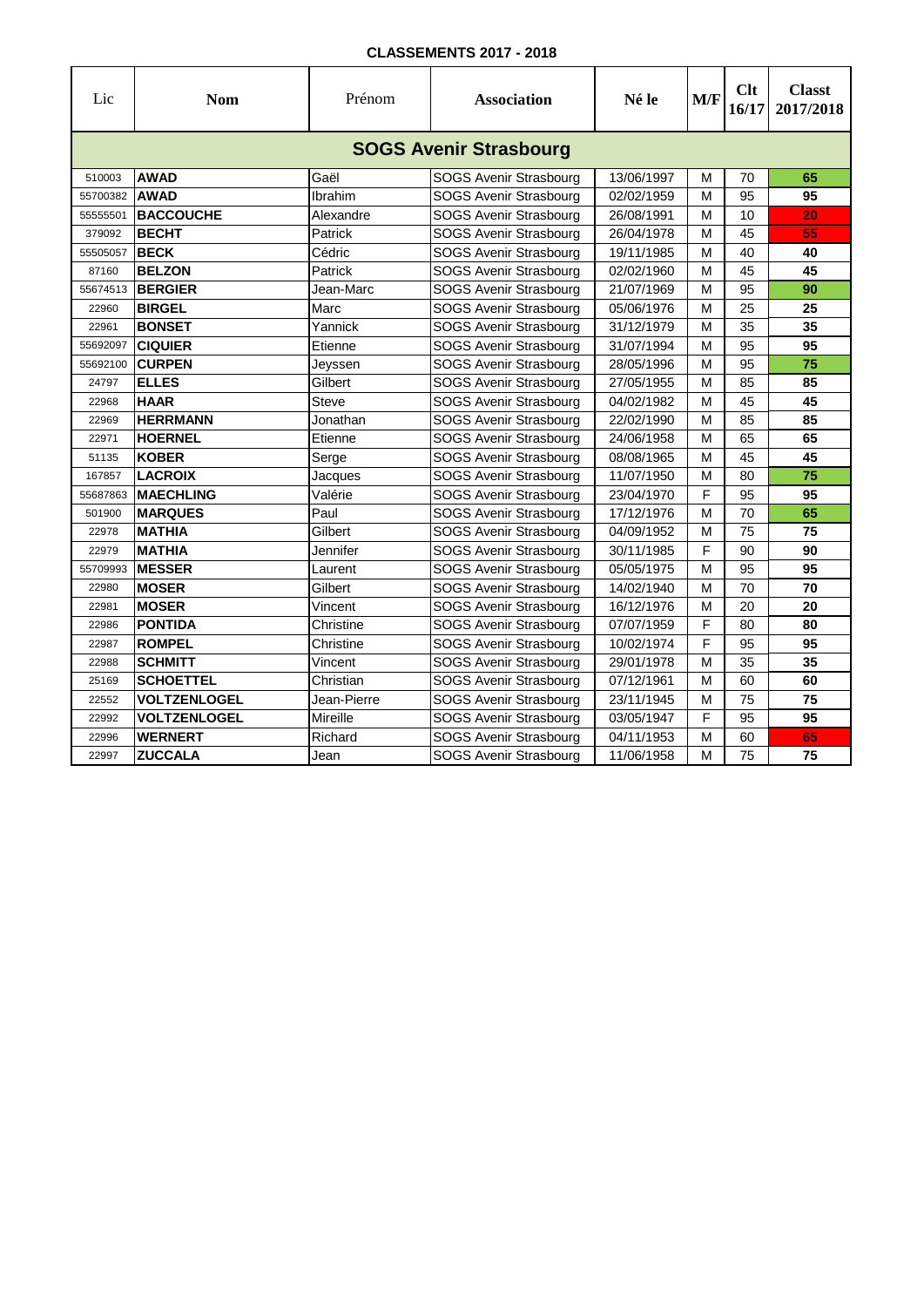| Lic                             | <b>Nom</b>       | Prénom    | <b>Association</b>     | Né le      | M/F | Clt<br>16/17 | <b>Classt</b><br>2017/2018 |  |  |  |
|---------------------------------|------------------|-----------|------------------------|------------|-----|--------------|----------------------------|--|--|--|
| <b>TT Dossenheim sur Zinsel</b> |                  |           |                        |            |     |              |                            |  |  |  |
| 55575314                        | <b>ANDRES</b>    | Clément   | TT Dossenheim s/Zinsel | 17/07/2001 | M   | 95           | 95                         |  |  |  |
| 55575313                        | <b>ANDRES</b>    | Jules     | TT Dossenheim s/Zinsel | 09/09/1999 | M   | 95           | 95                         |  |  |  |
| 100147                          | <b>BALVA</b>     | Bernard   | TT Dossenheim s/Zinsel | 02/05/1964 | M   | 90           | 90                         |  |  |  |
| 55696836                        | <b>BROCHIER</b>  | William   | TT Dossenheim s/Zinsel | 21/04/2007 | M   | 95           | 95                         |  |  |  |
| 22517                           | <b>CONRAD</b>    | Patrick   | TT Dossenheim s/Zinsel | 25/12/1969 | M   | 55           | 55                         |  |  |  |
| 55519745                        | <b>ENGEL</b>     | Romain    | TT Dossenheim s/Zinsel | 19/11/2002 | M   | 95           | 95                         |  |  |  |
| 55519747                        | <b>ENGEL</b>     | Vincent   | TT Dossenheim s/Zinsel | 22/06/1999 | M   | 95           | 95                         |  |  |  |
| 24453                           | <b>HAMMANN</b>   | Cathy     | TT Dossenheim s/Zinsel | 05/08/1960 | F   | 90           | 90                         |  |  |  |
| 24454                           | <b>HEINTZ</b>    | Daniel    | TT Dossenheim s/Zinsel | 03/04/1956 | M   | 90           | 90                         |  |  |  |
| 55713494                        | <b>HUBER</b>     | Hervé     | TT Dossenheim s/Zinsel | 11/05/1969 | M   | 95           | 95                         |  |  |  |
| 55635691                        | <b>MULLER</b>    | Quentin   | TT Dossenheim s/Zinsel | 28/04/2009 | M   | 95           | 95                         |  |  |  |
| 511821                          | <b>PARTOUCHE</b> | Bruno     | TT Dossenheim s/Zinsel | 02/06/1986 | M   | 95           | 95                         |  |  |  |
| 55652519                        | <b>REEB</b>      | Louis     | TT Dossenheim s/Zinsel | 15/04/2003 | M   | 95           | 95                         |  |  |  |
| 55710620                        | <b>RICHERT</b>   | Eliot     | TT Dossenheim s/Zinsel | 09/05/2010 | M   | 95           | 95                         |  |  |  |
| 55696837                        | <b>SATTLER</b>   | Julien    | TT Dossenheim s/Zinsel | 01/01/2001 | M   | 95           | 95                         |  |  |  |
| 24461                           | <b>SCHEFFER</b>  | Christian | TT Dossenheim s/Zinsel | 24/06/1964 | M   | 85           | 85                         |  |  |  |
| 24462                           | <b>SCHNELL</b>   | René      | TT Dossenheim s/Zinsel | 09/01/1951 | M   | 85           | 85                         |  |  |  |
| 55635694                        | <b>TOURRAINE</b> | Ethan     | TT Dossenheim s/Zinsel | 19/01/2010 | M   | 95           | 95                         |  |  |  |
| 294450                          | <b>TOURRAINE</b> | Loan      | TT Dossenheim s/Zinsel | 02/06/2001 | M   | 95           | 90                         |  |  |  |
| 55635698                        | <b>TOURRAINE</b> | Maëlan    | TT Dossenheim s/Zinsel | 21/06/2005 | M   | 95           | 95                         |  |  |  |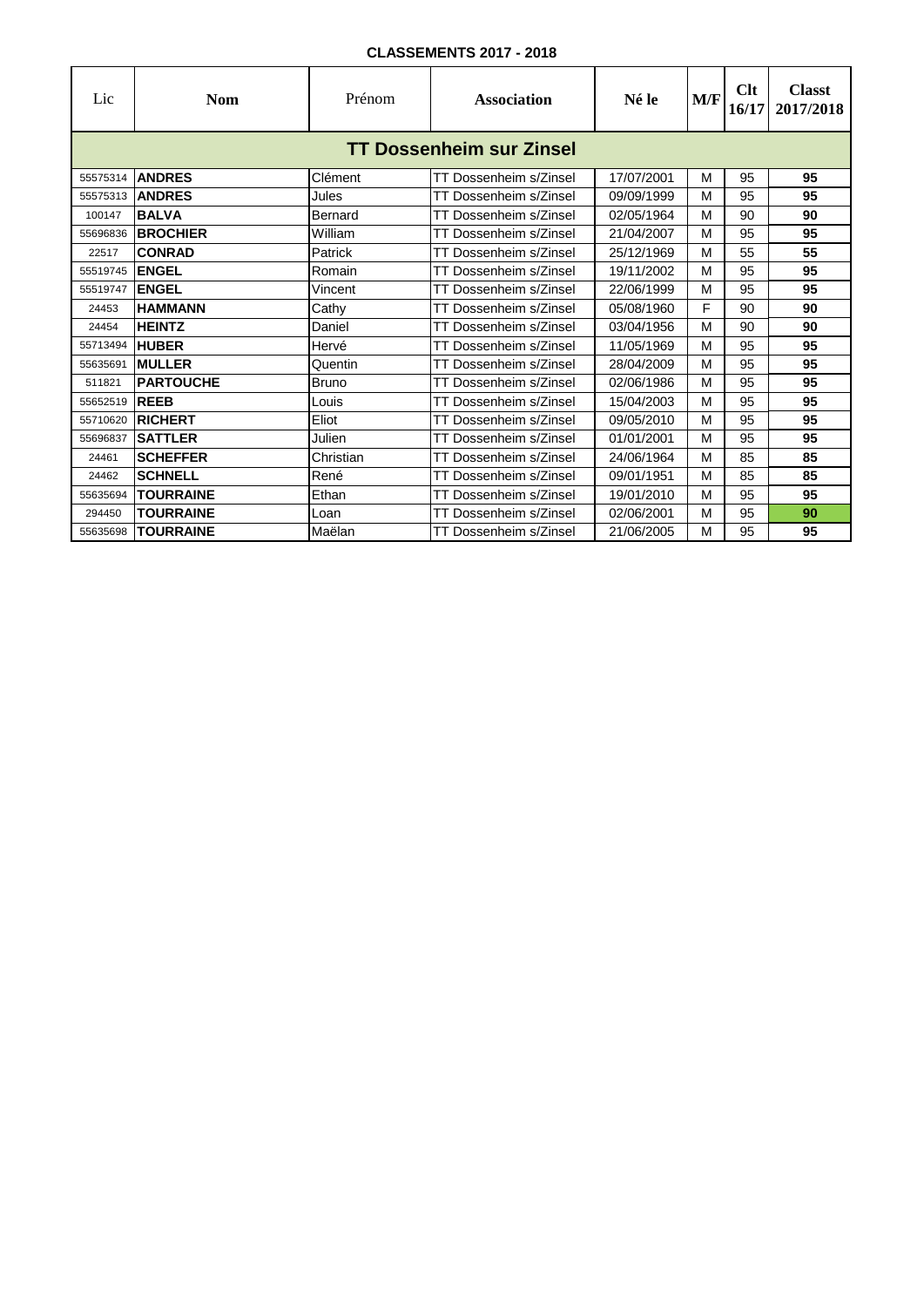| Lic      | <b>Nom</b>             | Prénom    | <b>Association</b>           | Né le      | M/F | Clt<br>16/17 | <b>Classt</b><br>2017/2018 |
|----------|------------------------|-----------|------------------------------|------------|-----|--------------|----------------------------|
|          |                        |           | <b>US Egalitaire Neudorf</b> |            |     |              |                            |
| 55631445 | <b>ACHIN</b>           | Thierry   | <b>US Egalitaire Neudorf</b> | 27/11/1973 | М   | 95           | 95                         |
| 24540    | <b>ALCON</b>           | André     | <b>US Egalitaire Neudorf</b> | 30/06/1956 | M   | 70           | 70                         |
| 55510604 | <b>BELLOUT</b>         | Aziz      | <b>US Egalitaire Neudorf</b> | 13/10/1968 | М   | 85           | 85                         |
| 55593672 | <b>BRETEY</b>          | Ruijin    | <b>US Egalitaire Neudorf</b> | 06/02/1979 | F   | 95           | 95                         |
| 55573784 | <b>BROCHARD</b>        | Hugo      | US Egalitaire Neudorf        | 19/07/2003 | M   | 95           | $\overline{95}$            |
| 55573788 | <b>BROCHARD</b>        | Nina      | <b>US Egalitaire Neudorf</b> | 17/01/2005 | F   | 95           | 95                         |
| 55677711 | <b>BUSIN</b>           | Xavier    | <b>US Egalitaire Neudorf</b> | 07/06/1989 | M   | 95           | 95                         |
| 55667189 | <b>CAULLEE</b>         | Irwin     | <b>US Egalitaire Neudorf</b> | 01/04/1982 | M   | 95           | 95                         |
| 55499318 | <b>CERI</b>            | Melih     | <b>US Egalitaire Neudorf</b> | 26/10/2006 | M   | 90           | 90                         |
| 55508167 | <b>CHAIRAT</b>         | Majdi     | <b>US Egalitaire Neudorf</b> | 19/07/2004 | M   | 90           | 90                         |
| 55699085 | <b>CHERIFI</b>         | Younes    | <b>US Egalitaire Neudorf</b> | 25/01/2006 | М   | 95           | 95                         |
| 24544    | <b>CHRISTMANN</b>      | Maurice   | US Egalitaire Neudorf        | 11/06/1951 | M   | 70           | 65                         |
| 215939   | <b>CHRISTMANN</b>      | Robert    | US Egalitaire Neudorf        | 27/09/1922 | M   | 95           | 95                         |
| 55698863 | <b>ESNAULT</b>         | Eric      | <b>US Egalitaire Neudorf</b> | 02/09/1981 | M   | 95           | 95                         |
| 55628053 | <b>FOURNIER</b>        | Olivier   | <b>US Egalitaire Neudorf</b> | 09/08/1984 | M   | 95           | 95                         |
| 527183   | <b>GALLAND</b>         | Jean      | <b>US Egalitaire Neudorf</b> | 05/02/1970 | M   | 85           | 80                         |
| 55702269 | <b>GEOFFROY</b>        | Samuel    | <b>US Egalitaire Neudorf</b> | 08/10/1997 | M   | 95           | 95                         |
| 55559400 | <b>GEZGIN</b>          | Okan      | <b>US Egalitaire Neudorf</b> | 25/05/2008 | M   | 95           | 95                         |
| 55559399 | <b>GEZGIN</b>          | Onur      | <b>US Egalitaire Neudorf</b> | 05/09/2006 | M   | 95           | 95                         |
| 55616106 | <b>GROSS</b>           | Huguette  | <b>US Egalitaire Neudorf</b> | 02/08/1968 | F   | 95           | 95                         |
| 55633869 | <b>GROSS</b>           | Thierry   | US Egalitaire Neudorf        | 06/07/1961 | M   | 95           | 95                         |
| 55619523 | <b>GULLY</b>           | Camille   | US Egalitaire Neudorf        | 29/06/1985 | F   | 95           | 95                         |
| 26589    | <b>GULLY</b>           | Daniel    | <b>US Egalitaire Neudorf</b> | 12/02/1948 | M   | 95           | $\overline{95}$            |
| 55616115 | <b>GUTHAPFEL</b>       | Loris     | <b>US Egalitaire Neudorf</b> | 16/08/2005 | М   | 95           | 95                         |
| 24538    | <b>HANSS</b>           | Raymond   | <b>US Egalitaire Neudorf</b> | 06/05/1951 | M   | 90           | 95                         |
| 539752   | <b>JOUAN</b>           | François  | <b>US Egalitaire Neudorf</b> | 27/12/1972 | M   | 80           | 80                         |
| 55680320 | <b>KIEFFER</b>         | Maurice   | <b>US Egalitaire Neudorf</b> | 30/03/2005 | M   | 95           | 95                         |
| 28685    | <b>MIRB</b>            | Christian | <b>US Egalitaire Neudorf</b> | 19/12/1959 | М   | 65           | 65                         |
| 401386   | <b>POZZATO</b>         | Juliana   | <b>US Egalitaire Neudorf</b> | 21/08/2005 | F   | 95           | 95                         |
| 24812    | <b>RICHARD</b>         | Jean-Luc  | US Egalitaire Neudorf        | 19/01/1956 | M   | 70           | $\overline{70}$            |
| 55608867 | <b>RUSSO-FERNANDEZ</b> | Hegoï     | <b>US Egalitaire Neudorf</b> | 17/03/2005 | M   | 85           | 80                         |
| 24554    | <b>SCHNEIDER</b>       | Robert    | <b>US Egalitaire Neudorf</b> | 24/10/1942 | М   | 90           | 90                         |
| 55578127 | <b>SEGOVIA</b>         | Mickael   | <b>US Egalitaire Neudorf</b> | 06/04/2002 | M   | 95           | 90                         |
| 55715185 | <b>SEYNAT</b>          | Laurent   | <b>US Egalitaire Neudorf</b> | 06/12/1973 | M   | 95           | 95                         |
| 55704281 | <b>SEYNAT</b>          | Samuel    | <b>US Egalitaire Neudorf</b> | 22/10/2010 | М   | 95           | 95                         |
| 24556    | <b>SIEGEL</b>          | Raymond   | <b>US Egalitaire Neudorf</b> | 24/05/1939 | M   | 95           | 95                         |
| 55674685 | <b>SPANG</b>           | Evan      | <b>US Egalitaire Neudorf</b> | 30/10/2003 | М   | 95           | 95                         |
| 56749    | <b>STRAU</b>           | Myriam    | US Egalitaire Neudorf        | 07/04/1968 | F   | 95           | 95                         |
| 45786    | <b>STRICKLER</b>       | Benjamin  | <b>US Egalitaire Neudorf</b> | 05/06/1978 | M   | 70           | 70                         |
| 510460   | <b>TROYANOWSKY</b>     | Michel    | US Egalitaire Neudorf        | 27/08/1963 | M   | 75           | $\overline{75}$            |
| 55484986 | <b>TROYANOWSKY</b>     | Raphaël   | US Egalitaire Neudorf        | 01/12/2006 | M   | 95           | 95                         |
| 55586144 | <b>TUBIANA</b>         | Erick     | US Egalitaire Neudorf        | 26/10/1956 | M   | 90           | 90                         |
| 55608869 | <b>VETTER</b>          | Andréas   | <b>US Egalitaire Neudorf</b> | 06/04/2003 | M   | 95           | 95                         |
| 55604424 | <b>VETTER</b>          | Thomas    | <b>US Egalitaire Neudorf</b> | 10/03/2002 | M   | 95           | 95                         |
| 55619516 | <b>VUILLEMIN</b>       | Julien    | US Egalitaire Neudorf        | 19/12/2002 | M   | 95           | 95                         |
| 261426   | <b>WEBER</b>           | Catherine | US Egalitaire Neudorf        | 24/10/1977 | F   | 90           | 90                         |
| 55593679 | <b>WOLFF</b>           | Matthieu  | <b>US Egalitaire Neudorf</b> | 24/10/2005 | M   | 95           | 95                         |
|          | 55677716 XARDEL        | Françoise | <b>US Egalitaire Neudorf</b> | 08/09/1975 | F   | 95           | 95                         |